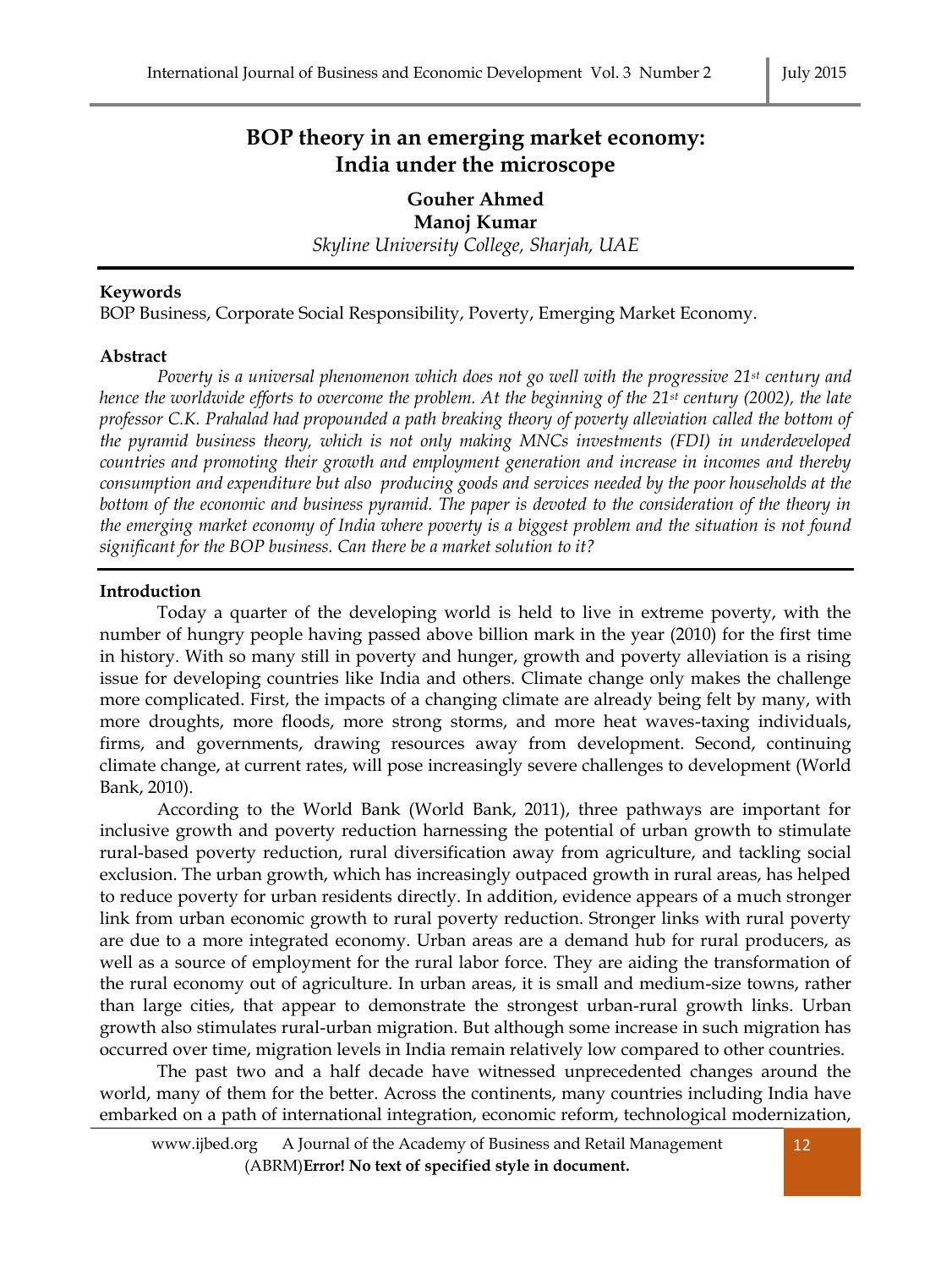and democratic participation. As a result, economies that had been stagnant for decades are growing, people whose families had suffered deprivation for generations are escaping poverty, and hundreds of millions are enjoying the benefits of improved living standards and scientific and cultural sharing across nations (World Bank, 2013). The greatest gains in poverty reduction have been in East Asia and progress had been slow in Sub-Saharan Africa, Latin America and South Asia (The Global Poverty Report, 2000).

Poverty in India, is acknowledged to be number one problem (Ahmed, 2012a, b) & (Dubash, 2012). The nations populations is a formidable 1.2 billion of which nearly one-third are counted as poor which is a huge population number of upwards 300m India is number one in terms of the Number of poverty – stricken people in the world, containing about one-third of the poverty afflicted population in the world, in spite of 'P' defined in bare subsistence terms. India's poverty line is a poor about 0.5 USD a day, per capita. Meanwhile, India's growth slowed to 5 per cent in year 2012-13 which is going back to the slow growth era of the  $20<sup>th</sup>$ century and this strain is appreciated to continue to all the clouds of the global financial crisis of 2008 (Ahmed: 2013a).

Apart from growth, there are poverty solving programs like Mahatma Gandhi National Rural Employment Guarantee Act, MGNREGA (2006). There are efforts at attracting more FDI into the country. Can Prof. Prahalad's BOP- Business Theory of poverty eradication be of help to India? This question addressed by this paper, with the following (Os) objectives & methodology (M) and Data (D).

### **Os & M**

- i. to take a view of Prof. Prahalad's Bottom of the Pyramid (BOP) paradigm, overall or in general;
- ii. to examine Indian poverty, economic and business conditions;
- iii. to examine the application and the applicability of the theory in the context of the Indian Business conditions;
- iv. To draw meaningful policy conclusions and recommendations.

The method of analysis or the methodology of the study consists of drawing an economic portrait of the poor and see how best they can be provided with their requirements, then to see the business constituency and see whether it is made up of the poor people and how they are being catered to. Then it is to draw a business plan of action for the poor and see the viability of it and its applications if any for the purpose of the poor and its prospects in the short-to-longrun and the business and marketing strategies required for the purpose. The BOP theory is to be seen from the Indian background and MNCs motives.

The famous proclamation of Adam Smith, the founder of economic or business theory, is that the business people profits render their services (1776) and according to Prahalad BOP business meets the profit criterion.

India stands on a different footing from the other developing or underdeveloped countries in terms of population, political pulls and pressure sensitive's, etc., against which the BOP theory is proposed to be examined. For example, FDI and MNCs an important role in Prof. Prahalad's theory, but in India it appears to be quite a sensitive issue. And there is also a feeling which is often heard from the highest Government of India, GOI quarters like the Prime Minister, Finance Minister, Deputy Chairman, Planning Commission, etc., that in India economic reforms are not yet fully blown. BOP theory appears to take full globalization of an economy, wherein there are no bars and restrictions against Foreign Direct Investment (FDI) & Multinational Corporations (MNCs), which too address themselves to the serious problem of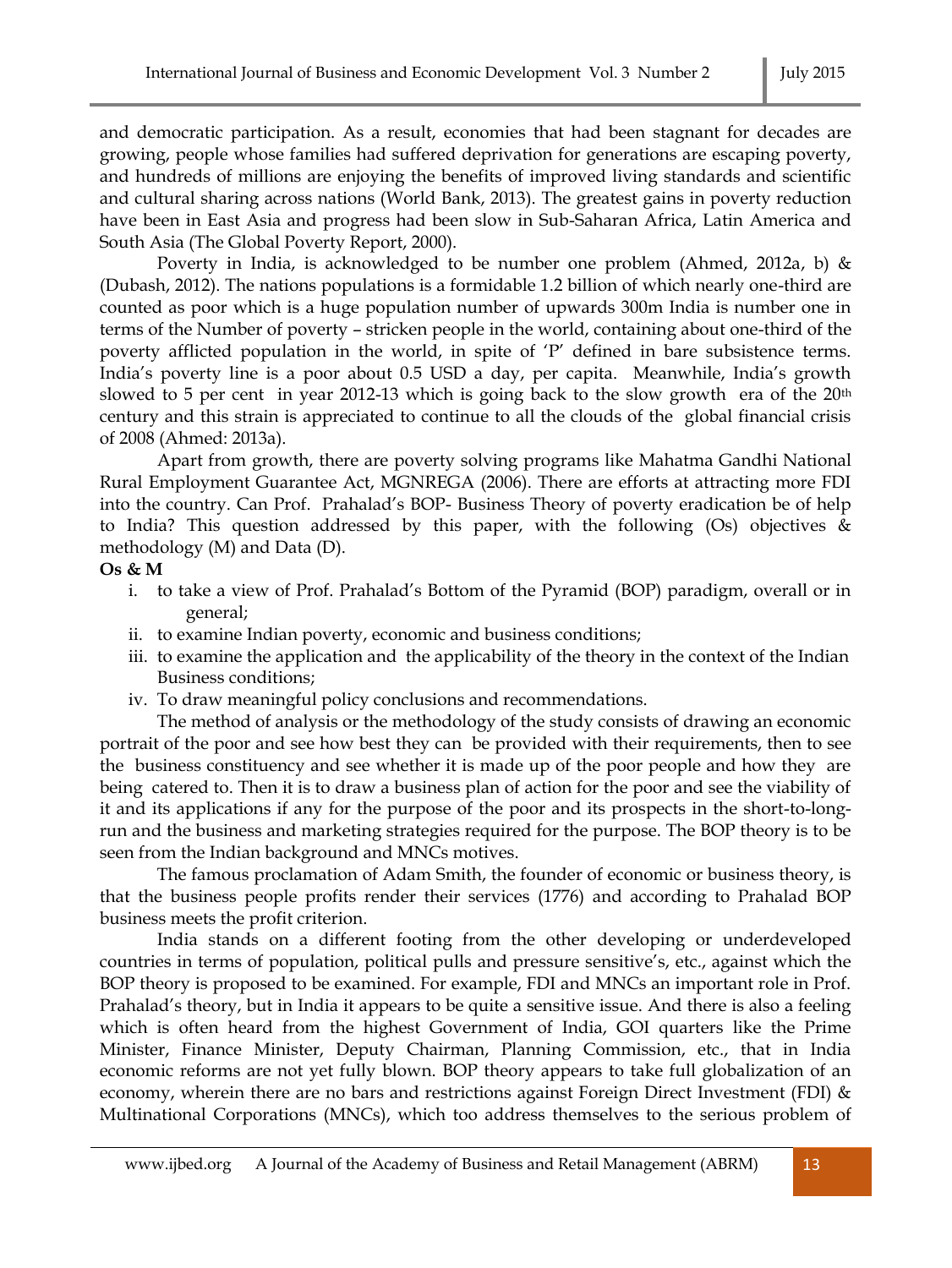poverty. The Data for the study are poverty–lines and numbers, FDI flows, MNCs and their poverty deals, if any, and other relevant data.

### **The BOP Theory/ Model**

Prof. Prahalad's Theory appears to cast big business in a different mold in the 21<sup>st</sup> century. By now, the BOP model is quite a well-known and familiar economic or business model, first stated in the pages of the famous *Harvard Business Review* (HBR) (Prahalad & Hammond: 2002), (Prahalad, 2005) at the beginning of a new century (21) and new millennium (3), when poverty was felt to be still an acute problems that remained to be extinguished, for which Prahalad-Hammond draw a plan and propound a theory, which has the prospect of greatly diminishing the problem of poverty in the coming 15 years or so. Prof. Prahalad's is poverty reduction through big business actions, especially of MNCs. Poverty eradication reduction is among the UNO-MDGs- United Nations Millennium Development Goals.

"Driven by private investment and widespread entrepreneurial activity, the economies of developing regions grow vigorously, creating jobs and wealth and bringing hundreds of millions of new consumers into the global marketplace every year. China, India, Brazil and gradually South Africa become new engine of growth, promoting prosperity around the world. The resulting decrease in poverty produce a range of social benefits, helping to stabilize many developing regions and reduce civil and cross-border conflicts. The threat of terrorism and war reduces. Multinational companies expand rapidly in an era of intense innovation and competition" (Prahalad & Hammond, 2002: P.48). There is a big market, a great scope for business and ample profits for MNCs at the bottom of the eco-pyramid, whose number is more than 1000m, 500m in India alone. There are good profits at in BOP.

It appears to be a market solution to the formidable problem of poverty, more formidable in India and for which state-solutions are applied, at an enormous cost to the exchequer, and it is too well known how the governments all over are crumbling under the weight of welfare and poverty eradication measures. Greece, for example, is facing a riotous situation. And, India, in the case is in a very unenviable position, with the expected food security measure for some two-third of the population is expected to hit Rs.1 lakh crore and more per annum. As against this, Prof. Prahalad's solution and self-dependent seems a democratic, discarding the for-ever 'dependence' syndrome of the poor. The under-privileged need to come into their own with dignity and self-respect, as envisaged by the Father of the Nation of India, Mahatma Gandhi. Prof. Prahalad's seems a very democratic, economical and business model of poverty eradication and a market solution to the over-riding problem of poverty. It is for the big business to take up the challenge and rise to the occasion and redeem itself, in the service of the poor hailed by Mahatma Gandhi. There needs to be a poverty eradication angle to MNCs in the developing countries. It is profits with service, a social service. Even otherwise, business must have social commitment, both for their own and social good. Prahalad's is a new business view, which takes business is near to the people. With rampant Poverty, no business can feel at home in any economic environment.

Prof. Prahalad draws a poverty eradication road-map for MNCs. "By stimulating commerce and development at the bottom of the economic pyramid, MNCs could radically improve the lives of billions of people and help bring into being a more stable, less dangerous world. Achieving this good does not require multinationals to spearhead global social development initiatives for charitable purposes. They need only act in their own self –interest. For there are enormous business benefits to be gained by entering developing markets. In fact, many innovative companies entrepreneurial outfits and large, established companies alike-are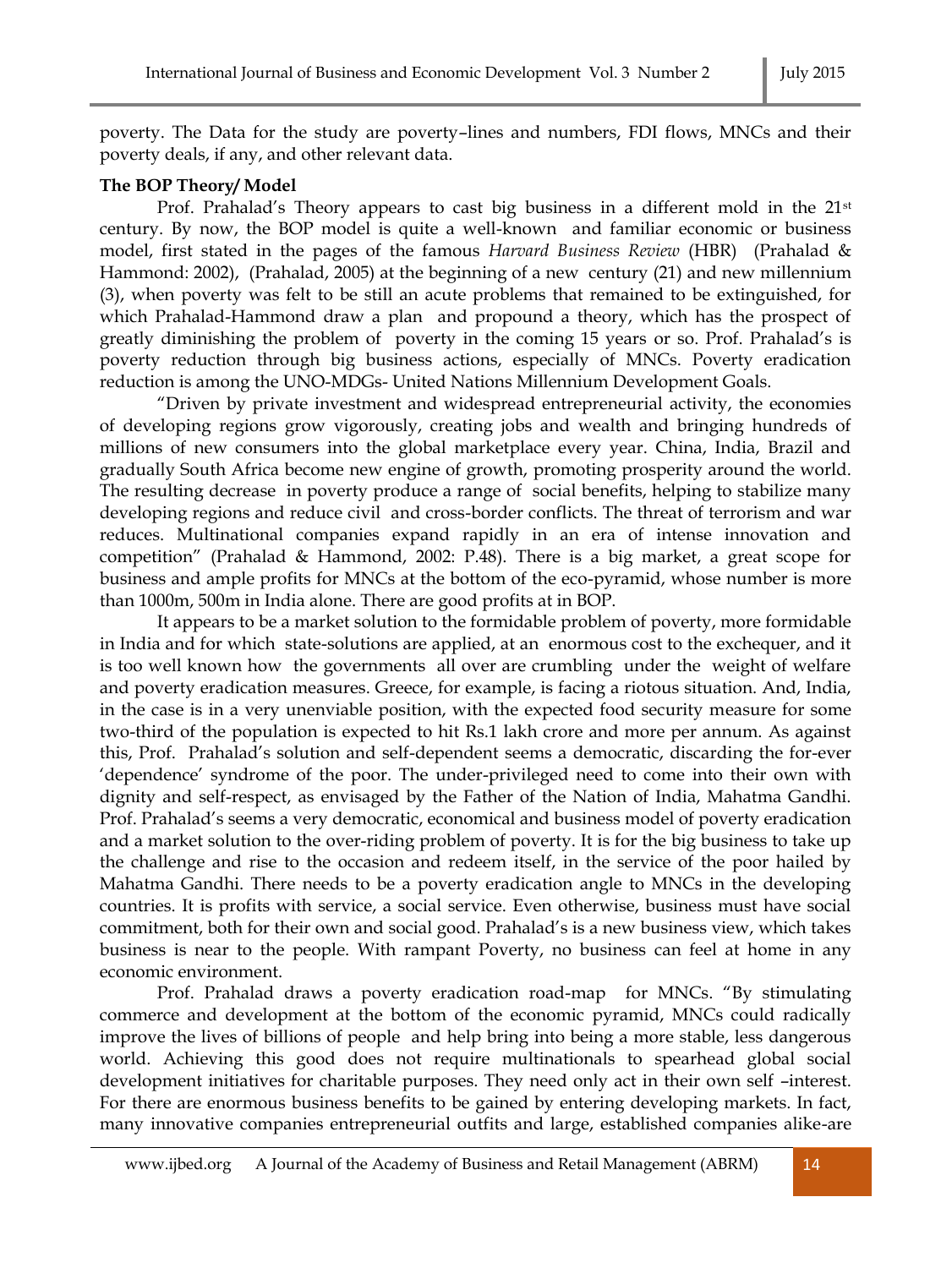already serving the world's poor in ways that generate strong revenues, lead to greater operating efficiencies and uncover new sources of innovation. For these companies-and those that follow their lead–building businesses aimed at the bottom of the pyramid promises to provide important competitive advantages as the twenty-first century unfolds" (Prahalad & Hammond, 2002: p.48).

There are two routes to the bottom of the pyramid business. One, investment, growth, employment, income, consumption and poverty reduction, at the aggregate, macro or national level through FDI and MNCs standing for enormous capital resources, technical power, entrepreneurial abilities and management capabilities. The second and the other route is providing of goods and services of common man's consumption, dispelling the notion that the poor people, say, live by bread alone. It is unfortunate that poverty in India is measured in terms of some minimum calories of food consumption of 2200 Calories, which is just a subsistence measure of poverty which is not fair, and wise intended to be taken care by (NREGA) National Rural Employment Guarantee Act (2005) of 100 days of employment at some Rs. 100 wage giving a poverty eradication formula of  $100 \times 100 =$  Rs. 10000, giving a subsistence level of living. But, Prahalad's roaster of consumption for the poor extends not only to the bare necessities of life but also some small pleasure of life, like even ice creams. It is a humanistic approach to poverty eradication. Prof. Prahalad placing forward, a forceful care of the poverty stricken people, with a special reference to India.

"It's incorrect to assume that the poor are too unconcerned with fulfilling their basic needs to "waste" money on nonessential goods. In fact, the poor often do buy "Luxury" items. In the Mumbai shantytown of Dharavi, for example, 85 per cent of households own a television set, 75 per cent own a pressure cooker and a mixer, 50 per cent own a gas stove, and 21 per cent have telephones" (Prahalad-Hammond: 2002, p.50).

Prahalad-Hammond also dispel the notion that the have-nots preference is only shoddy goods and services. "Another big misrepresentation about developing markets is that the goods sold there are incredibly cheap and, hence, there's no room for a new competitor to come and turn a profit. In reality , consumers at the bottom of the pyramid pay much higher prices for most things than middle-class consumers do, means that there's a real opportunity for companies , particularly big corporations with economies of scale and efficient supply chains, to capture market share by offering higher quality goods at lower prices while maintaining attractive margins" (Prahalad-Hammond 2002: p.50). There won't be any marketing problem too. Far more, with its, formidable number of consumers and rising levels of income under MNCs FDIs and all that, BOP market is the market of the future. Not the least, there are, according to the BOP testament, visible signs of the MNC interest and involvement at the BOP, as, say, by Unilever's Hindustan lever in India introducing a 'real' candy for the have-nots at penny a piece. Meaning, the big BOP can no longer be ignored and overlooked. In the 21st century, there is a worldwide concern for eradication of poverty all over the world.

Needless to say, the BOP manifesto or testament of the poor is so refreshingly new, enabling, innovative and pragmatic and seems a breakthrough in poverty planning and eradication, Growth through FDI and MNCs appears crucial to the theory, as underdevelopment and poverty go together. But, a breakthrough growth or a take-off one which overwhelms all forces of anti-growth and poverty needs to be worked out very carefully by weighing environmental, human, animal, water, land, rainfall, irrigation, pollution etc., factors, i.e., a 'new' and overpowering rate of growth. The costs of it should not be greater than its returns of course, the BOP does not talk of any specific rate of growth. It should be poverty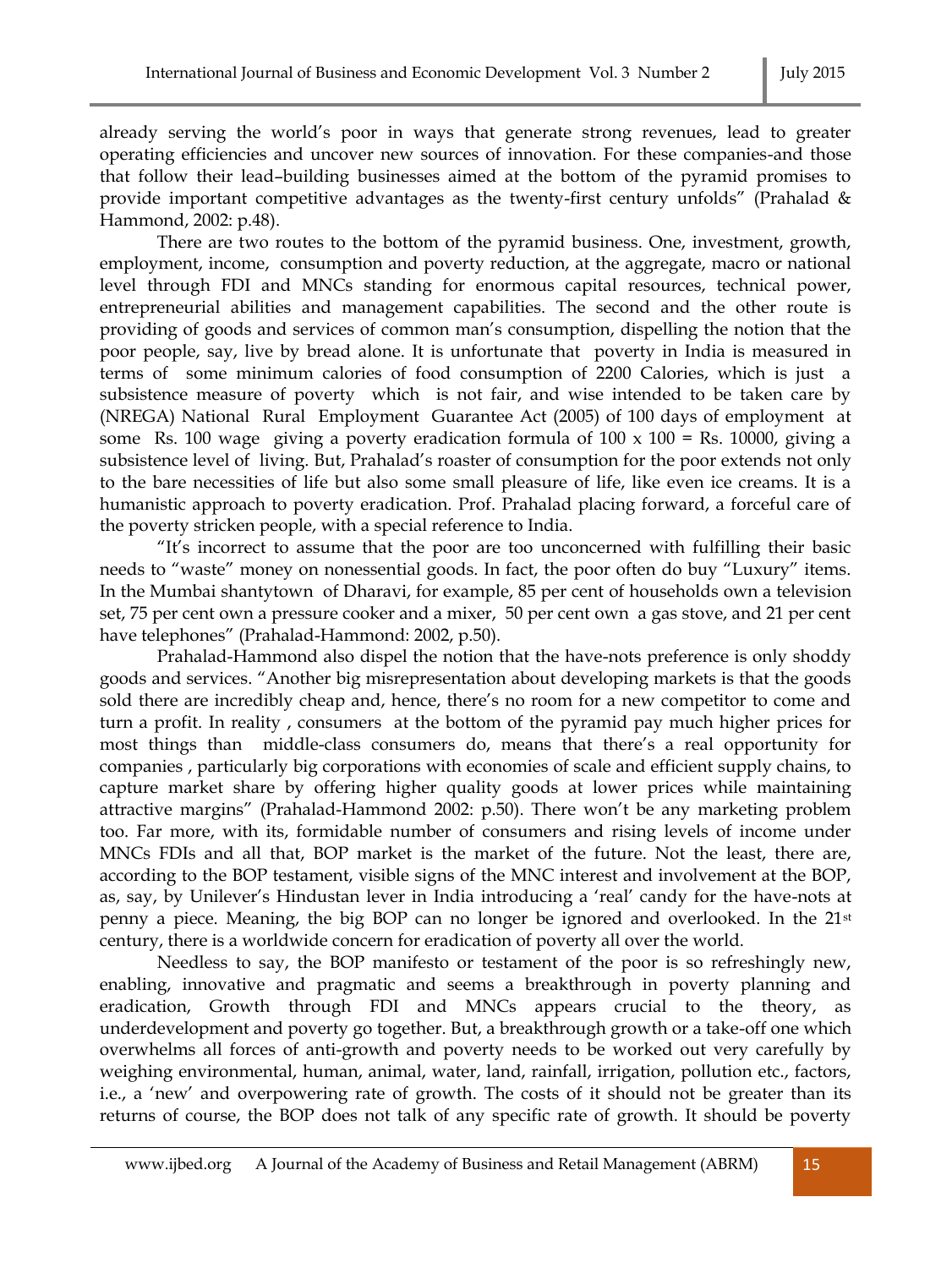reducing. It needs to be environmental friendly, green and pro-poor, poverty reduction should be an angle of it. Growth should be of least costs and high returns.

#### **The Indian Context**

The main question addressed in this note is how does the BOP theory stand in relation to India? India looms large in Prahalad's theory. The country has formidable poverty numbers, urban and rural, seemingly undiminishing and the debate and controversy goes, unendingly, about the measures of poverty and appropriate poverty lines-rural, urban and combine or total. As it is, there are Schedule Casts (SC) & Schedule Tribe (ST) dimensions to poverty, the two classes treated as belonging to the lowest category of the poor. To gain a political mileage, religious dimensions are also added, thus dividing the poor on so many grounds and perhaps setting them against one another.

The poverty issue is huge and complicated in India, extending to 29 states and 8 Union territories (UTs) each wish characteristics of its own with varying levels of development and poverty.

Poverty according to Mahatma Gandhi the Father of the Indian Nation, who had utmost concern for the poor people of India, has to be tackled at the grass roots/village through comprehensive village development, including the village /rural economy (Gandhi, 1947). As against this , it is the centrally directed growth, which is a per annum increase ( $\uparrow$ ) in GDP or national income by a good percentage of which is held to be the means to end poverty over a long period of time by the modern theory of economic development (Nurske,1971) which is the main focus of India's Five Year Plans. First-Twelfth Government of India (2012). It is on a higher growth rate of some 8-10 per cent over a long period of time, economic salvation of the nation, in abiding of poverty. Meanwhile, there are able India measure of employment guarantee and food security far more are continuous government efforts at estimating poverty, since the first estimates of poverty in India by (Dandekar-Rath,1970) who had put poverty at some 2250 calories of food consumption per day by person at a cost of Rs. 15 and Rs. 20, respectively in the rural and urban areas of country per month. There are attempts a new at studying poverty by the new central government which came to power in mid-2014 of NDA- National Democratic Alliance (Sharma, 2015). The NDA Government has changed even the name of the historic Planning Commission to as National Institution for Transforming India (NITI Ayog), which is an uncalled change.

India, for quite some time, since the 1990s, has been in a state of economic reforms and market driven economic growth for a higher and inclusive growth, with a focus in FDI and MNCs, which now joined by the new government policy of 'Make in India' (Banerjee 2009); (Bhagwati, 2004); (Dutt, 2008); (Jose, 2008); (Government of India, 2008). It is a market driven growth policy. And the markets, it needs no saying, aim at a maximum investment, growth and profits, especially MNCs and other big firms. It is a market driven growth. The growing middle class is the main story of this new higher growth rate, marked by consumerism.

It is an age of free-market economic philosophy, practices and policies as originally propounded by the father of the laissez-faire economy and economic & business science Adam Smith way back in the last quarter of the 18<sup>th</sup> century (1776) A higher inclusive rate of growth is seen to be a sure remedy for poverty through more jobs and higher incomes and more funds to the Government for welfare programs (Ahulwalia, 2011). The strategy is to be continued in the twelfth five year plan too (2012-17) (The Financial Express, 2011).

#### **Reforms Growth and Poverty**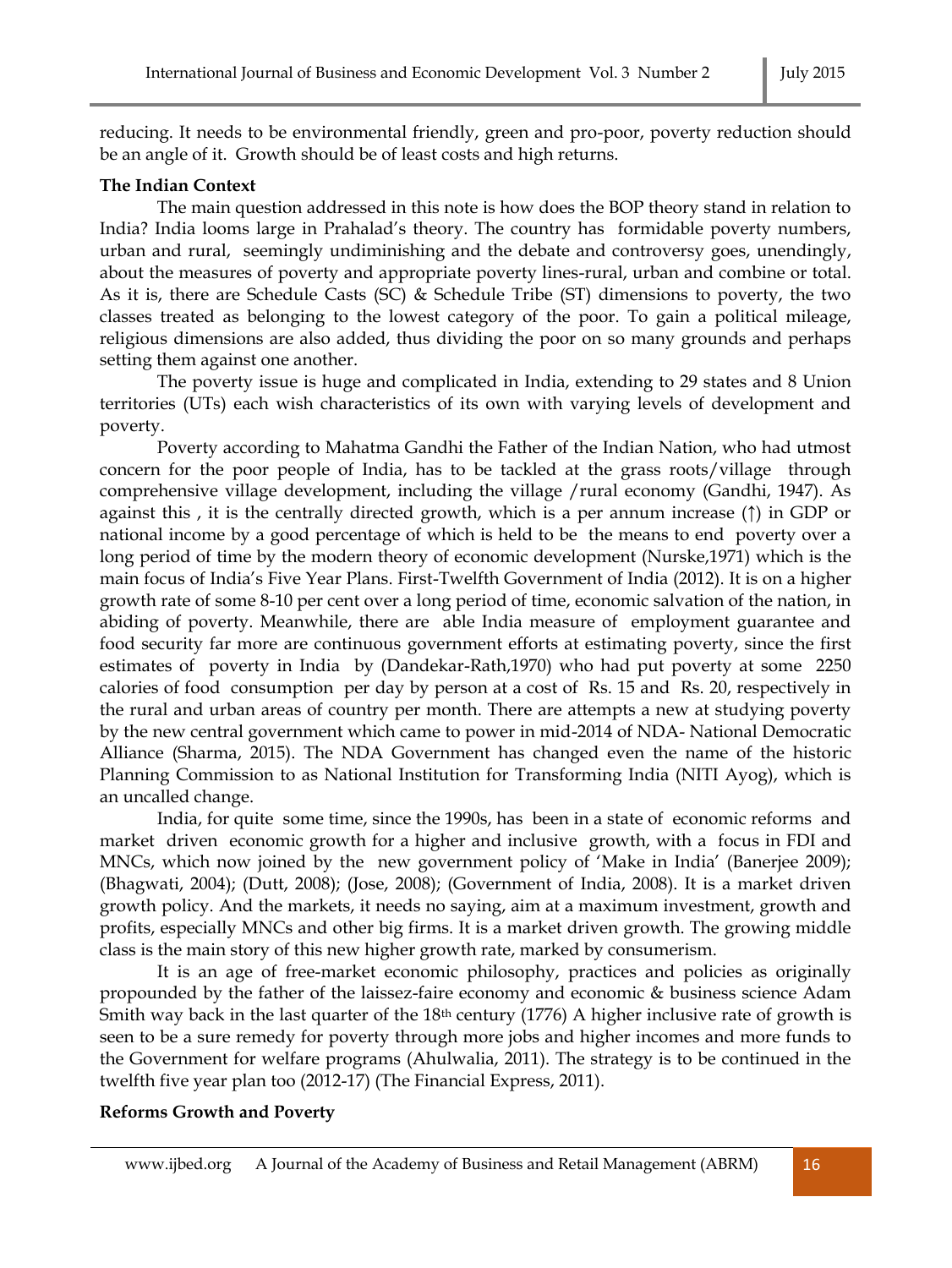FDI, it is not difficult to envisage, is the main plank of economic reforms (ERs), the investment needs of the Indian economy well imaginably being enormous from infrastructure to, say, retail trade, and the targeted growth rate is 9 per cent (T-9) (The Hindu, 2011). The new economic regime is a generation old (1991-2011) and new growth is found to be a take-off from the proverbial growth rate of the country of some 3-5 per cent, prior to the ERs. (Ahmed, 2008 & 2009).

| <b>Sectors</b>  | 8 <sup>th</sup> Plan | 9th Plan        | 10 <sup>th</sup> Plan | 11 <sup>th</sup> Plan |
|-----------------|----------------------|-----------------|-----------------------|-----------------------|
|                 | $(1992 - 96)$        | $(1997 - 2001)$ | $(2002 - 2006)$       | $(2007-11)$           |
| Agriculture     | 4.72                 | 2.44            | 2.30                  | 4.0                   |
| Industry        | 7.29                 | 4.29            | 9.17                  | $10-11$               |
| <b>Services</b> | 7.28                 | 7.87            | 9.30                  | $9 - 11$              |
| <b>Total</b>    | 6.54                 | 5.52            | 7.74                  | 9.0                   |

**Table 1: India's Growth Rate-Reform Period (%age per annum)**

Source: 11th Plan, Vol.1, p.26

It is important that the 11th plan rate is hit by the global economic and financial crisis and the Great Recession that hit the US economy in (2008 - ) notwithstanding of which the plan's average rate is expected to be some 8.5 per cent, not a bad performance amidst global turmoil. The planners' dream growth is 10 and more per cent over a generation and more for, the Indian economy to emerge, among other things, a poverty less. Meanwhile, poverty score of the presumed FDI, MNC and big national corporation growth rate is found to be about 1 per cent and less with an elasticity rate of  $0.10$  (e =  $0.10$ ).

**Table 2: Urban & Rural Poverty in India**

| Year        | Poverty Ratios (%age) |       |       | Number of Poor in (million) |       |       |
|-------------|-----------------------|-------|-------|-----------------------------|-------|-------|
|             | Rural                 | Urban | Total | Rural                       | Urban | Total |
| 1. 1993-94  | 50.1                  | 31.8  | 45.3  | 328.6                       | 74.5  | 403.7 |
| 2. 2004-05  | 41.8                  | 25.7  | 37.2  | 326.3                       | 80.8  | 407.1 |
| $3.2009-10$ | 33.8                  | 20.9  | 29.8  | 278.2                       | 76.5  | 354.7 |
| 4. 2011-12  | 25.7                  | 13.7  | 21.9  | 216.7                       | 53.1  | 269.8 |

Source: Planning Commission (2014). *Report on the Expert Group to Review the Methodology for Measurement of Poverty.* June 2014. P.18.

In India poverty is estimated at absolute level or the minimum money required for subsistence. The poverty line is defined as the minimum money required for maintaining a per capita calorie intake of 2100 calories in urban area and 2400 calories in rural area. As per the Tendulkar Committee Report "Fundamentally, the concept of poverty is associated with socially perceived deprivation with respect to basic human needs".

As can be seen from the table-2 from 1993-94 to 2011-12, the rural poverty ratios has drop down from 50.1 to 25.7 per cent, and in the same period the urban poverty ratios has fallen more from 31.8 to 13.7 per cent.

| Table 3: Decline in Urban & Rural Poverty in India |  |  |
|----------------------------------------------------|--|--|
|                                                    |  |  |

| Period                | (%)<br>Rural | (%)<br>Urban | (% )<br>Total |
|-----------------------|--------------|--------------|---------------|
| 1) 1993-94 to 2004-05 | 0.75         | 0.55         | 0.74          |
| 2) 2004-05 to 2011-12 | 2.32         | 1.69         | 2.18          |
| 3) 1993-94 to 2011-12 | 1.36         | 1.01         | 1.30          |

Source: Planning Commission (2014). *Report on the Expert Group to Review the Methodology for Measurement of Poverty.* June 2014. P. 18.

Table-3 shows the total decline in urban and rural poverty in India from 1993-94 to 2004-05 to 0.74 Per cent, and from 1993-94 to 2011-12 the same has changed to 1.30 per cent respectively.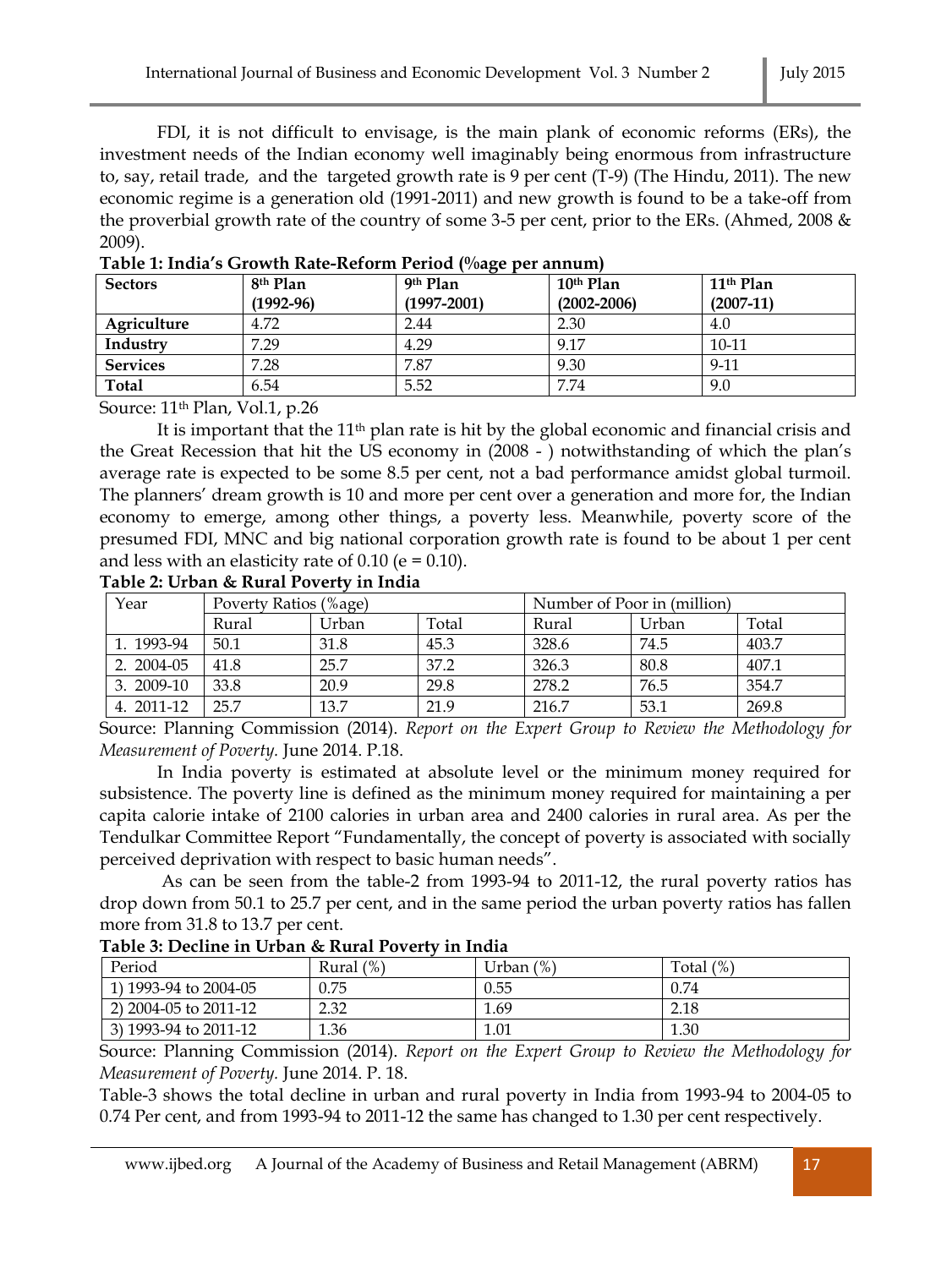State-wise, poverty still stands quite substantial across the states barring Himachal Pradesh, Punjab and Kerala, proving that Kerala holds a key to poverty solutions. Telangana (new State), Chhattisgarh, Jharkhand, Manipur, Arunachal Pradesh and Bihar have the highest proportion of Below the Poverty Line (BPL). It is also unfortunate that no city or state in India has yet become a signatory of Istanbul of the Istanbul Water Consensus.

Amidst, the yet gloomy picture of poverty brought out by the table-4, Kerala offers a good deal of consolation with the lowest poverty rate of around 12 per cent, calling deep study of Kerala Model. While growth may have to still pick up, it is important to know whether the bottom of the pyramid is being addressed to by MNCs and their national business counterparts, with the seeming culture of consumerism of the liberalized economic regime, of upper and middle classes, with likely 'demonstration effect' upon the poor classes. Consumerism is so powerful, nurtured by MNCs. Business wise BOP seems a big constituency of large lively numbers, which MNCs may automatically address. The BOP may be the new frontier and field of big business marketing of both consumer items and industrial goods.

|                 |                      | Rural             |                              | Urban             |                              | Total             |                              |
|-----------------|----------------------|-------------------|------------------------------|-------------------|------------------------------|-------------------|------------------------------|
| S.No.           | <b>States</b>        | $%$ of<br>persons | No. of<br>Persons<br>(Lakhs) | $%$ of<br>Persons | No. of<br>Persons<br>(Lakhs) | $%$ of<br>Persons | No. of<br>Persons<br>(Lakhs) |
| $\mathbf{1}$    | Andhra Pradesh*      | 11.0              | 61.8                         | 5.8               | 17.0                         | 9.2               | 78.8                         |
| $\overline{2}$  | Arunachal Pradesh    | 38.9              | 4.2                          | 20.3              | 0.7                          | 34.7              | 4.9                          |
| 3               | Assam                | 33.9              | 92.1                         | 20.5              | 9.2                          | 32.0              | 101.3                        |
| $\overline{4}$  | Bihar                | 34.1              | 320.4                        | 31.2              | 37.8                         | 33.7              | 358.2                        |
| $\overline{5}$  | Chattisgarh          | 44.6              | 88.9                         | 24.8              | 15.2                         | 39.9              | 104.1                        |
| 6               | Delhi                | 12.9              | 0.5                          | 9.8               | 16.5                         | 9.9               | 17.0                         |
| $\overline{7}$  | Goa                  | 6.8               | 0.4                          | 4.1               | 0.4                          | 5.1               | 0.8                          |
| 8               | Gujrat               | 21.5              | 75.4                         | 10.1              | 26.9                         | 16.6              | 102.2                        |
| 9               | Haryana              | $\overline{11.6}$ | 19.4                         | 10.3              | 9.4                          | 11.2              | 28.8                         |
| 10              | Himachal Pradesh     | 8.5               | 5.3                          | 4.3               | 0.3                          | 8.1               | 5.6                          |
| 11              | Jammu & Kashmir      | 11.5              | 10.7                         | 7.2               | $\overline{2.5}$             | 10.3              | 13.3                         |
| 12              | <b>Iharkhand</b>     | 4.8               | 104.1                        | 24.8              | 20.2                         | 37.0              | 124.3                        |
| 13              | Karnataka            | 24.5              | 92.8                         | 15.3              | 37.0                         | 20.9              | 129.8                        |
| 14              | Kerala               | 9.1               | 15.5                         | 5.0               | 8.5                          | 7.1               | 23.9                         |
| $\overline{15}$ | Madhya Pradesh       | 35.7              | 191.0                        | $\overline{21.0}$ | 43.1                         | $\frac{1}{31.6}$  | 234.1                        |
| 16              | Maharashtra          | 24.2              | 150.6                        | 9.1               | 47.4                         | 17.4              | 197.9                        |
| 17              | Manipur              | 38.8              | 7.4                          | 32.6              | 2.8                          | 36.9              | $10.2\,$                     |
| 18              | Meghalaya            | 12.5              | 3.0                          | 9.3               | 0.6                          | 11.9              | 3.6                          |
| 19              | Mizoram              | 35.4              | 1.9                          | 6.4               | 0.4                          | 20.4              | 2.3                          |
| 20              | Nagaland             | 19.9              | 2.8                          | 16.5              | $1.0\,$                      | 18.9              | 3.8                          |
| 21              | Orissa               | 35.7              | 126.1                        | 17.3              | 12.4                         | 32.6              | 138.5                        |
| 22              | Punjab               | $\overline{7.7}$  | 13.4                         | 9.2               | 9.8                          | 8.3               | 23.2                         |
| 23              | Rajasthan            | 16.1              | 84.2                         | 10.7              | 18.7                         | $\overline{1}4.7$ | 102.9                        |
| 24              | Sikkim               | 9.9               | 0.4                          | 3.7               | 0.1                          | $\overline{8.2}$  | 0.5                          |
| 25              | Tamil Nadu           | 15.8              | 59.2                         | 6.5               | 23.4                         | 11.3              | 82.6                         |
| 26              | Tripura              | 16.5              | 4.5                          | 7.4               | 0.8                          | 14.0              | 5.2                          |
| 27              | <b>Uttar Pradesh</b> | 30.4              | 479.4                        | 26.1              | 118.8                        | 29.4              | 598.2                        |
| 28              | Uttarkhand           | 11.6              | 8.2                          | 10.5              | 3.4                          | 11.3              | 11.6                         |
| 29              | West Bengal          | 22.5              | 141.1                        | 14.7              | 43.8                         | 20.0              | 185.0                        |

**Table 4: State Poverty Levels 2011-12** 

www.ijbed.org A Journal of the Academy of Business and Retail Management (ABRM) 18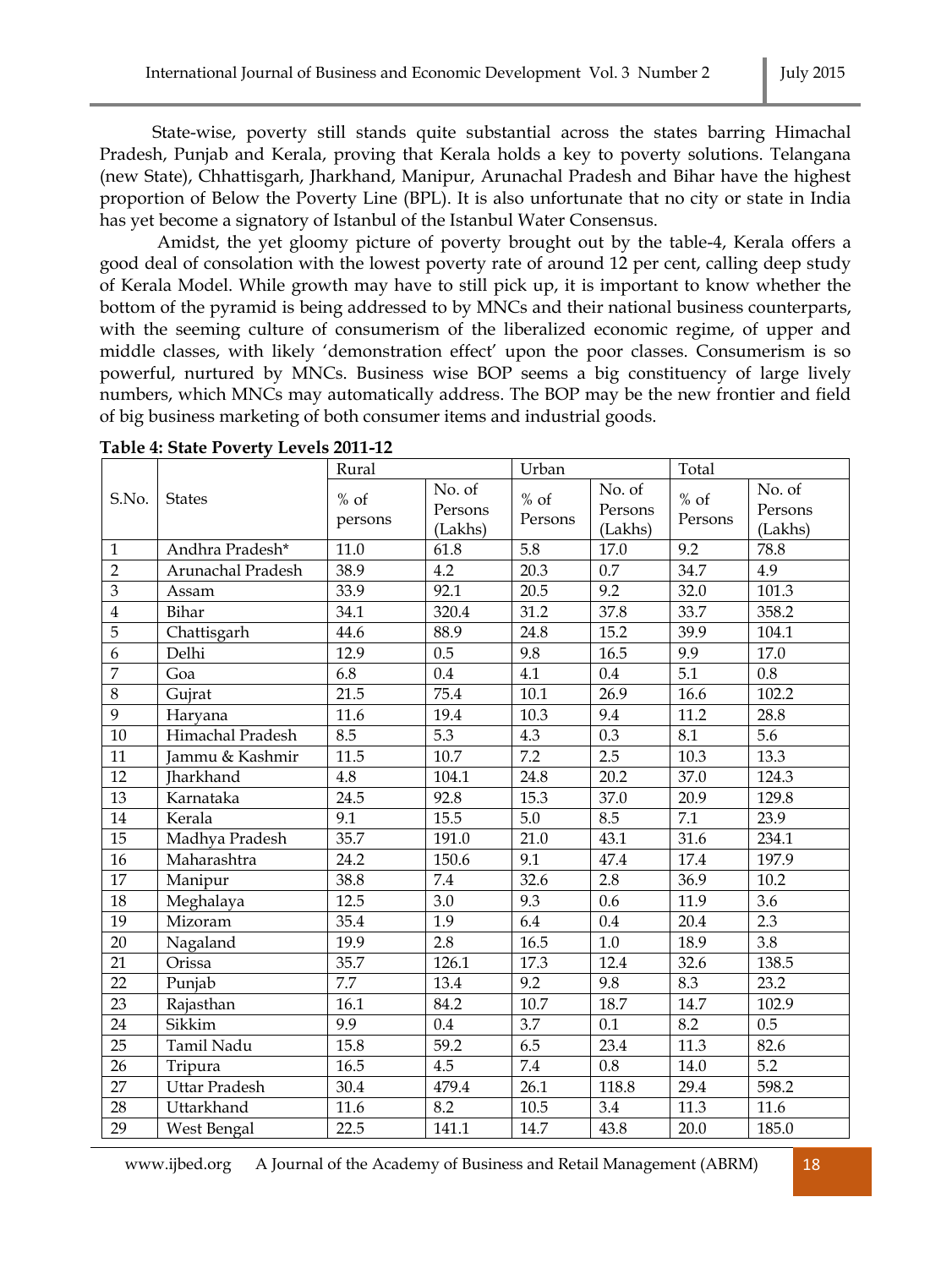| 30 | Puducherry          | 17.1 | 0.7    | 6.3  | 0.6   | 9.7  | 1.2    |
|----|---------------------|------|--------|------|-------|------|--------|
| 31 | A&N Islands         | 1.6  | 0.04   | 0.0  | 0.0   | 1.0  | 0.04   |
| 32 | Chandigarh          | 1.6  | 0.004  | 22.3 | 2.3   | 21.8 | 2.3    |
| 33 | Dadra<br>&<br>Nagar | 62.6 | 1.2    | 15.4 | 0.3   | 39.3 | 1.4    |
|    | Haveli              |      |        |      |       |      |        |
| 34 | Daman & Diu         | 0.0  | 0.0    | 12.6 | 0.3   | 9.9  | 0.3    |
| 35 | Lakshadweep         | 0.0  | 0.0    | 3.4  | 0.02  | 2.8  | 0.02   |
|    | All India           | 25.7 | 2166.6 | 13.7 | 531.2 | 21.9 | 2697.8 |

\*Andhra Pradesh includes the new State born Telangana in year 2014. \*\* Population as on  $1<sup>st</sup>$ March 2012 has been used for estimating number of persons below poverty line. (2011 Census Population).

Source: Planning Commission (2014). *Report on the Expert Group to Review the Methodology for Measurement of Poverty.* June 2014. P. 31.

### **BOP Business**

Have MNCs and other big businesses addressed themselves to the production of goods and services for the poor or the bottom of the pyramid population and Jobs for them? The appetite of the poor for the goods and services of modern consumption cannot be rule out. For example, there is said to be a lot of demand for cell phones by the 'aam aadmi' or the common folks, who are the focus of attention of the GOI and the Planning Commission, and 80 or so crore of mobile phone holders in the country include so many common people. Nokia is the leader in mobile phones market in the country supplying mobiles costing even less than Rs. 1000 apiece. It is a windfall for the common people and is a benefit of the fast paced information technology, MNCs leading this technological revolution and national Cos following in their footstep. According to the Boston Consulting Group (BCG) and Confederation of Indian Industry (CII), India's consumer spending is likely to expand nearly four times to \$3.6 trillion by 2020, fueled by economic growth and rising household incomes, GDP increase 3.6 times from \$ 991 billion in 2010 at an annual rate of 14 per cent. India continues to 'march along a robust growth path despite the current global economic environment' and average household income in the country is forecast to triple but the base remains low at \$2000 a year (Rapoza, 2012). By 2020, poverty level may be brought down to about 15 per cent at an annual rate of decrease in BOP population by about 1 per cent per annum, as seen. Prof. Prahalad's theory of MNC job creation and product supplies. It is doubtful whether MNCs have job creation for the poor on their business agenda. Then, it is product supplies.

Theoretically and practically it is profitable proposition for MNCs and NCs to address themselves to the BOP sector as the new sector to be addressed. They have to imbibe the spirit of serving the poor sweeping the business world across the globe. For, poverty needs to be addressed for business prosperity.

It appears that about 270 million BOP population in the country cannot be neglected by any company. Tea, for example, is the most favored item of consumption of the common man. There is a great BOP market for the product which can be cashed very profitably by any famous Tea brands, Tata's, Brooke Bond, etc. and these famous brands are available for the purpose of consumption of common people in packets of Rs. 10 and even less giving a taste of these tasteful teas to the common people whose day appears to start with a hot and refreshing and energizing cup of tea. In fact, the famous tea brands should concentrate more and more on the common man's market which is enormous and they need to make the common man their mascot or focal point. They need to make new healthier special tea is for the BOP people to make them feel part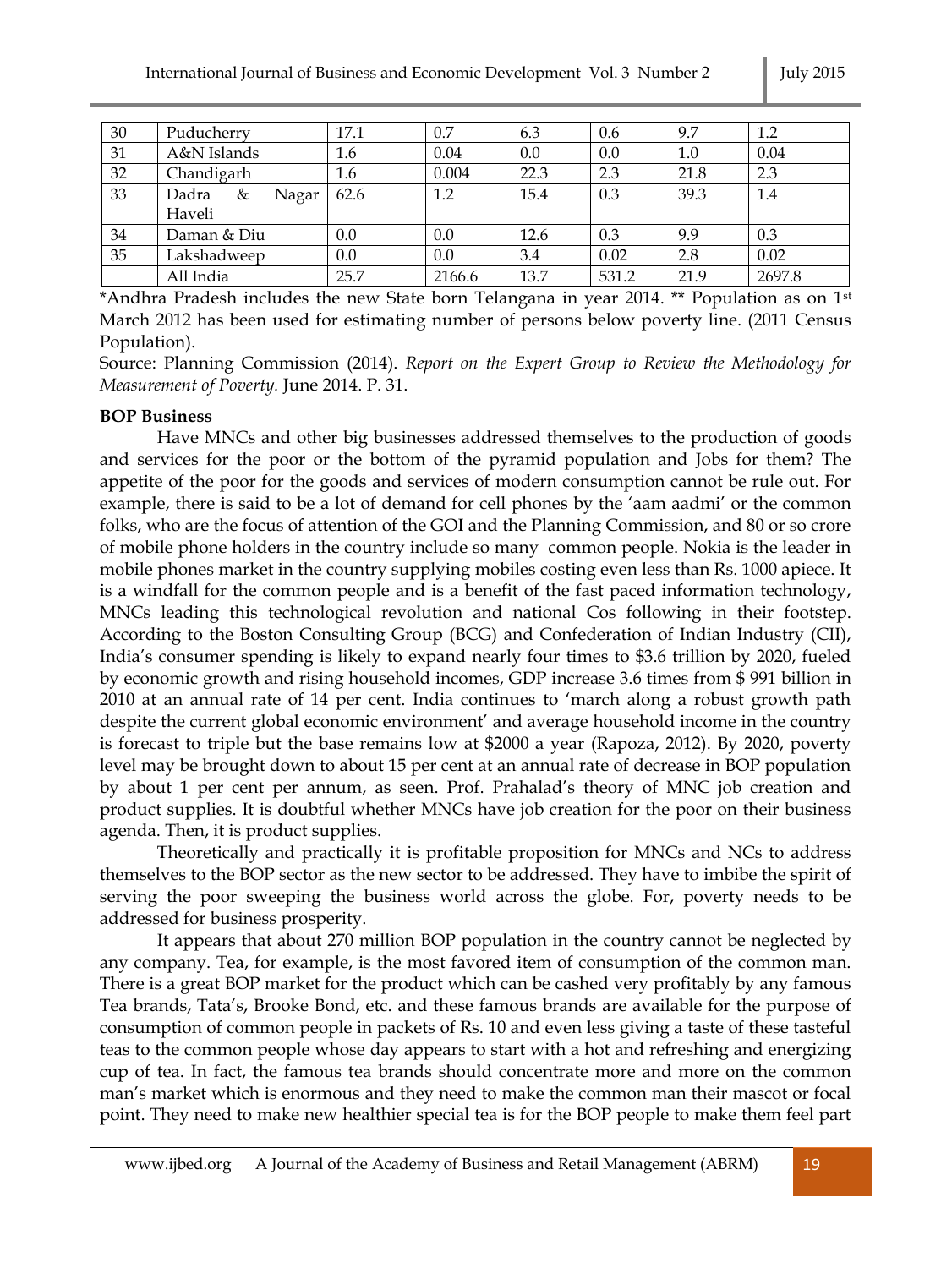of the big national tea market. There needs to be a AA Brands-than Adam brands of every MNCs product is doubt, the BOP is being addressed in respect of soaps, washing powders, shampoos, cosmetics etc. by the MNCs in India , like HUL, P&G and others.

What of soaps, tooth pastes, washing powders, face creams, shampoos, etc. The famous lifebuoy brand soap, of Unilever's Hindustan lever, is said to be a soap that fights 10 infections, very apt for the poor people and it is affordable by the common people at about Rs. 10, a cake and even less in packs of 3-5. The famous Fair & Lovely brand face cream is available at Rs. 5 which is within the easy reach of poor households and their female members, especially girls whether in town or villages. The economies of scale of these products appear to make them well affordable by the common peoples and MNCs are known for their economies of scale. There are famous tooth paste brands like Colgate at Rs. 10 a tube well within the reach of the common people. So also well-known washing brands of Rin, Nirma, Tide, Surf, etc., at quite affordable prices of Rs. 10 or so a pack, for the poor and not so poor. Bread as yet might not have become a commoner's consumption item but it is available in a common man's pack of Rs. 10, of Britannia and other well-known bread brands. As far as shampoos are concerned, all famous brands like Pantene are available at a small price of Rs. 1 or 1.50 (special) far more, they are 'marketed' on the small screen by film beauties. What is important is that these famous MNCs branded products are TV advertised by the famous Hindi Cinema heroes and heroines quite near and dear to the common people.

Thus, the poor, in the first instance and to start with, appear to be served by all the wellknown consumer brands of the middle and upper classes. For example, Tata tea, Taza is as much an item of consumption of the poor household as of a rich one. Any product, it seems, cannot avoid BOP market segment for full exploitation of market potential. The common man business or economic strength is the sheer numbers, some 300m upward. Among the big business houses of India, the Tata's, led by endearing Ratan Tata, is of common man bent and more plans and products for the poor. They have a water purifier for the poor at a price of Rs.7000. Food security taking care of their primary requirement of food, the common man will have some money to spare for non-food items and it seems incumbent on the part of MNCs and national big corporations to develop goods for the common man's consumptions under Janata brands that would make them proud and famous and common man's icons (Ahmed, 2013b). For instance, the famous Nano car of the Tata's was intended to be a Janata or common man's car at Rs. 1 Lakh a piece. The Tata's seem intent on Nano housing too. This is BOP business spirit. Thus, no small BOP business wave appears to be sweeping India, still, it is quite well known , that the main , focus of attention of MNCs in India is the MOP, the middle of the pyramid/middle class and TOP, top of the pyramid, higher income groups, with the strength of the middle class estimated at about 400 million (Paul, 2008). From these the interests of big businesses have yet to percolate to the BOP, the income of whose people is not yet even \$1 US a day (Prahalad & Hart, 2002). Consumer protection of course in developing economies like India is inadequate and weak, and as a result, there is some room for exploitation (Karnani, 2007, 2011, 2012; Walsh et.al. 2005). This, however applicable to both the poor and affluent.

In summary, with economic growth rate of the country yet to take off fully, MNCs and national big business houses appear not to be much committed to BOP businesses, which is evident from no focus on the common men/women in their print and electronic media advertisement and marketing. It is the haves who are the Advertising and Marketing (A & M) attention, of the MNCs and their Indian counterparts.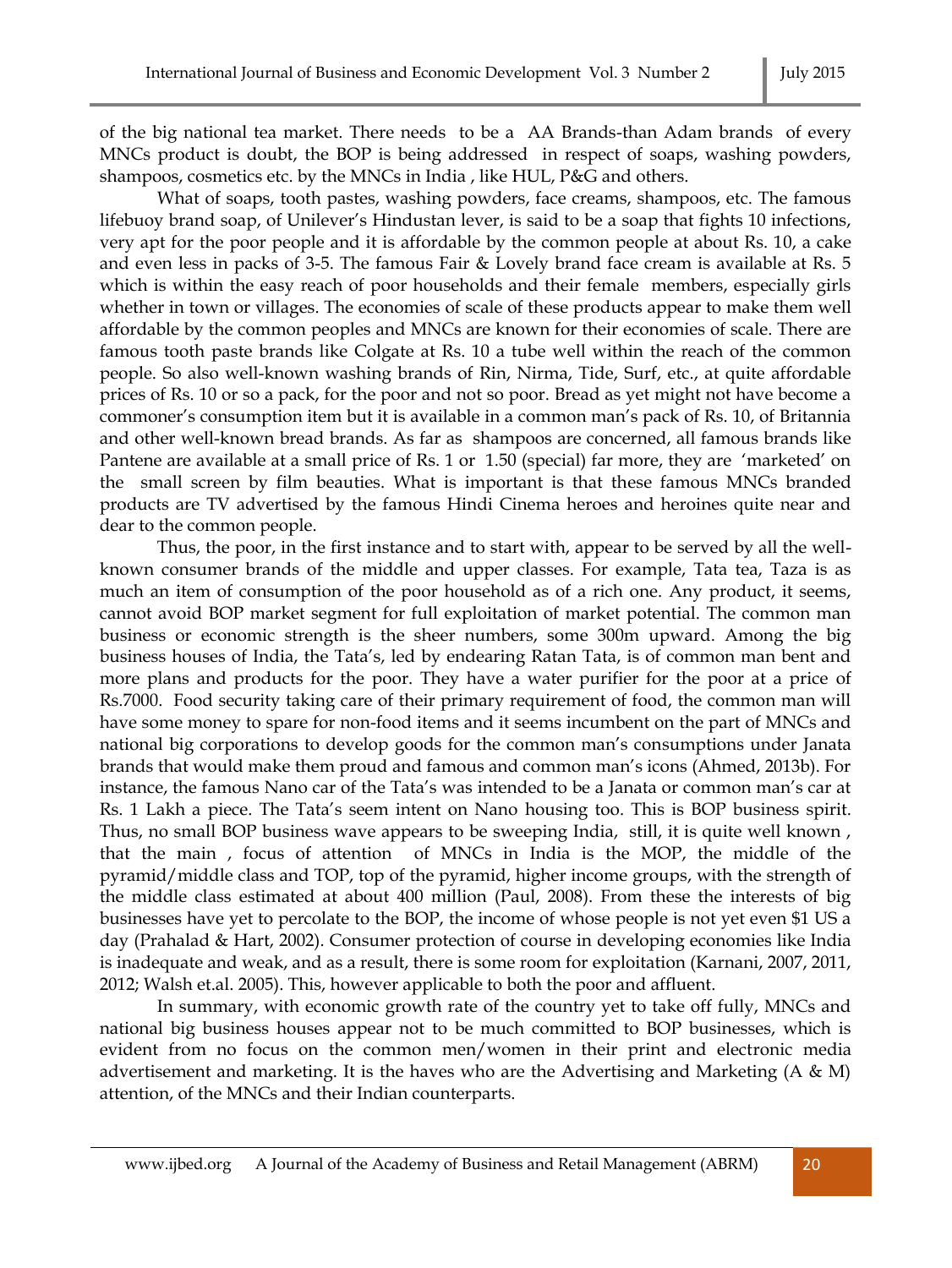And, there are no employment and income increasing initiative by MNCs and NCs for the poor. Their CSR, which is yet to be taken up seriously by the corporates in India seriously, is to be greatly poor-focused, with reference to skills, micro/mini enterprises, finance and marketing and monitoring (The Economic Times, 2015).

# **Conclusion**

Thus, in the context of India, Prof. Prahalad's path breaking BOP business model addressed to MNC at the vanguard of the present day economic development of underdeveloped countries, does not appear to have taken roots to any significant extent. For, not only the rate of growth has yet to take off beyond the 'breaking' point of 10 percent and more, the core of the BOP population also appears to be still greatly preoccupied with fulfilling their basic needs to have any significant interest in MNCs goods and services appearing to be still greatly alien to them. However if there is any poverty –afflicted nation to which the BOP theory is more apt and applicable, it is India with its vast poverty ridden population.

But, eventually, MNC business interests have to percolate to BOP as the Indian economy gears up to its full growth potential. The BOP population is too formidable to be ignored by big national and MNCs. It's a lively population with a great appetite.

Not the least, it is the center and state governments which must first become serious about poverty eradication.

# **References**

- Ahmed, G., 2008. India's New Growth Rate. *Keynote Address at the International Conference on Opportunities and Challenges*, International Institute of Foreign Trade & Research, Indore, India, August 7-8.
- Ahmed, G., 2009. India's New Growth Rate. *Indian Development Review: An International Journal of Development Economics.* 7(*1-2), 159.*
- Ahmed, G., 2012a. Poverty and Foreign Trade. *Sahulat: A Journal of Interest Free Micro-Finance.* 1 (2), 79-94.
- Ahmed, G., 2012b. Krugman Trade Theory and Developing Economies. *China-USA Business Review. 11(12), 1557-1564.*
- Ahmed, G., 2013a. The New Global Trade Order and Retail Trade & Marketing. *The Journal of Business and Retail Management Research*, 7 (2), 1-12.
- Ahmed, G., 2013b. Recessionary Global Business Environment. *Global Journal of Research in Management, 3(2) 1-14.*
	- Ahulwalia, M.S., 2011. Prospects and Policy Challenges in the Twelfth Plan. *Economic & Political Weekly. 46(*21), 80-108.
- Banerjee, A., 2009. *India's Inclusive Growth in the Age of Globalization*, Kanishka, New Delhi.

Bhagwati, J., 2005. *In Defense of Globalization.* Oxford University Press, New York.

- Dandekar, V.M & Rath, N., 1971. Poverty in India. *Economic & Political Weekly*. 6(1 & 2) January 9.
- Dubash, N., 2012. Looking Beyond Durban: Where To From Here. *Economic & Political Weekly*, 47(3), 13-17.
- Dutt, R., 2008. *Growth, Poverty, and Equity Story in India's Economic Development*. Deep & Deep, New Delhi.
- Gandhi, M.K., 1947. *India of My Dreams*, Navajivan Publishing House, Ahmedabad.

 Global Poverty Report 2000. *G8 Okinawa Summit,* July 2000. African Development Bank, Asian Development Bank, World Bank, Inter-American Development Bank, IMF. Accessed January 13, 2014.